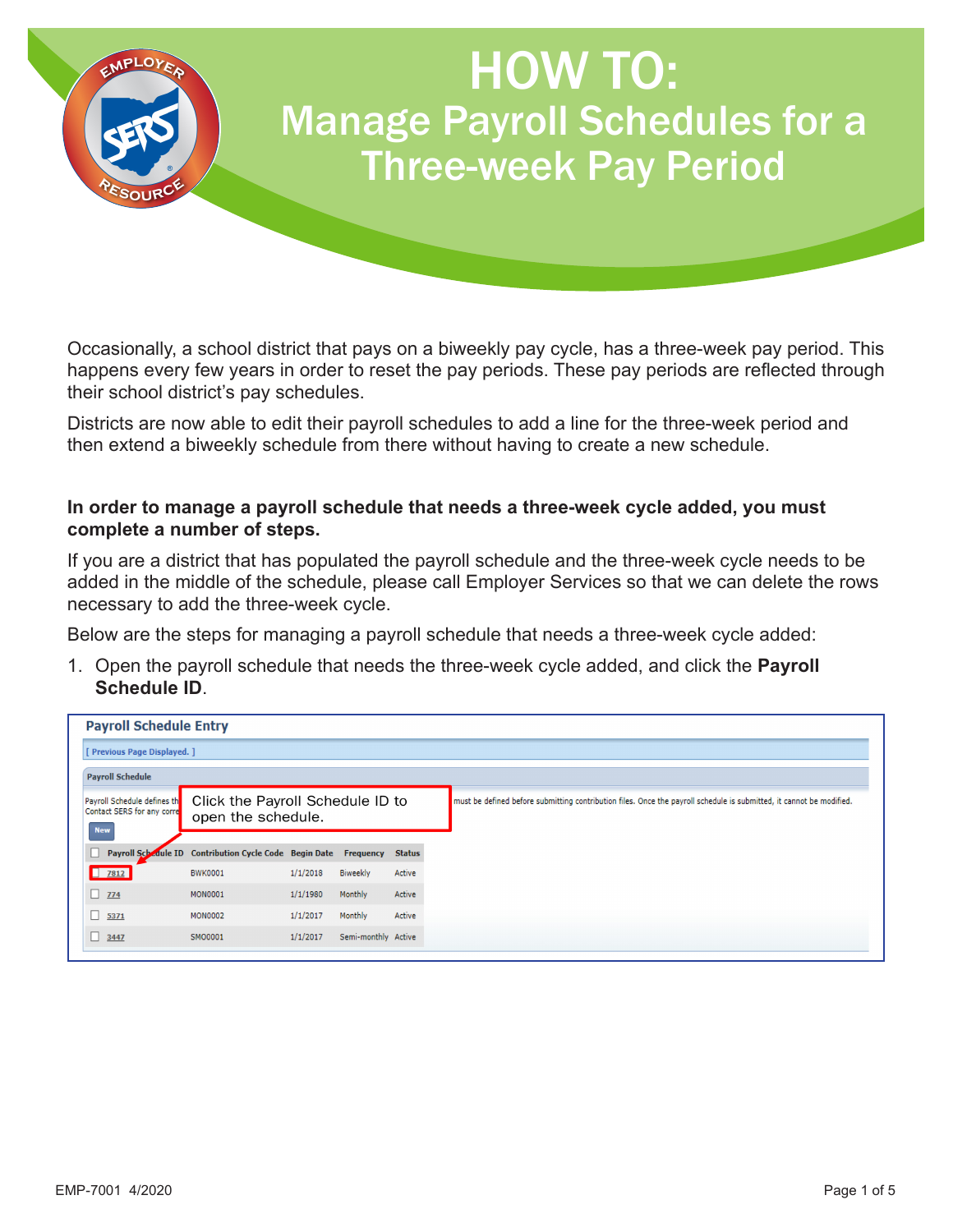- 2. Enter the new last **Payroll Schedule End Date** to extend your payroll schedule.
- 3. Click **Save**.
	- Do **NOT** hit populate.

| <b>Payroll Schedule Maintenance</b>                                                                                                                                                                                                                   |  |  |  |  |  |  |
|-------------------------------------------------------------------------------------------------------------------------------------------------------------------------------------------------------------------------------------------------------|--|--|--|--|--|--|
| Msg ID: 8 [ All changes successfully saved. ]                                                                                                                                                                                                         |  |  |  |  |  |  |
| Refresh<br><b>Confirm &amp; Submit</b><br>Save                                                                                                                                                                                                        |  |  |  |  |  |  |
| <b>Payroll Schedule Information</b>                                                                                                                                                                                                                   |  |  |  |  |  |  |
| Payroll Schedule ID: 5498<br>Payroll Schedule End Date: 06/30/2018<br>*Payroll Schedule Begin Date: 01/21/2017<br>*First Pay Date: 02/09/2017<br>*Frequency: Biweekly<br>Continuution Cycle Code: BWK0002<br>Payroll Schedule Status :   Active<br>۷. |  |  |  |  |  |  |
| Populate<br><b>Payroll Schedule Details</b>                                                                                                                                                                                                           |  |  |  |  |  |  |
| Add 10 Rows<br><b>Delete</b><br><b>Add Row</b>                                                                                                                                                                                                        |  |  |  |  |  |  |
| Period Begin Date Period End Date<br>Pay Date<br>U                                                                                                                                                                                                    |  |  |  |  |  |  |
| 01/21/2017<br>02/03/2017<br>02/09/2017<br>$\Box$                                                                                                                                                                                                      |  |  |  |  |  |  |
| 02/04/2017<br>02/17/2017<br>02/23/2017<br>$\Box$                                                                                                                                                                                                      |  |  |  |  |  |  |
| 02/18/2017<br>03/03/2017<br>0<br>03/09/2017                                                                                                                                                                                                           |  |  |  |  |  |  |
| 03/04/2017<br>03/17/2017<br>03/23/2017<br>$\Box$                                                                                                                                                                                                      |  |  |  |  |  |  |
| 0<br>03/18/2017<br>03/31/2017<br>04/06/2017                                                                                                                                                                                                           |  |  |  |  |  |  |
| $\Box$<br>04/01/2017<br>04/14/2017<br>04/20/2017                                                                                                                                                                                                      |  |  |  |  |  |  |
| 0<br>04/15/2017<br>04/28/2017<br>05/04/2017                                                                                                                                                                                                           |  |  |  |  |  |  |
| 04/29/2017<br>05/12/2017<br>05/18/2017<br>$\Box$                                                                                                                                                                                                      |  |  |  |  |  |  |
| 0<br>05/13/2017<br>05/26/2017<br>06/01/2017                                                                                                                                                                                                           |  |  |  |  |  |  |
| 05/27/2017<br>06/09/2017<br>06/15/2017<br>u                                                                                                                                                                                                           |  |  |  |  |  |  |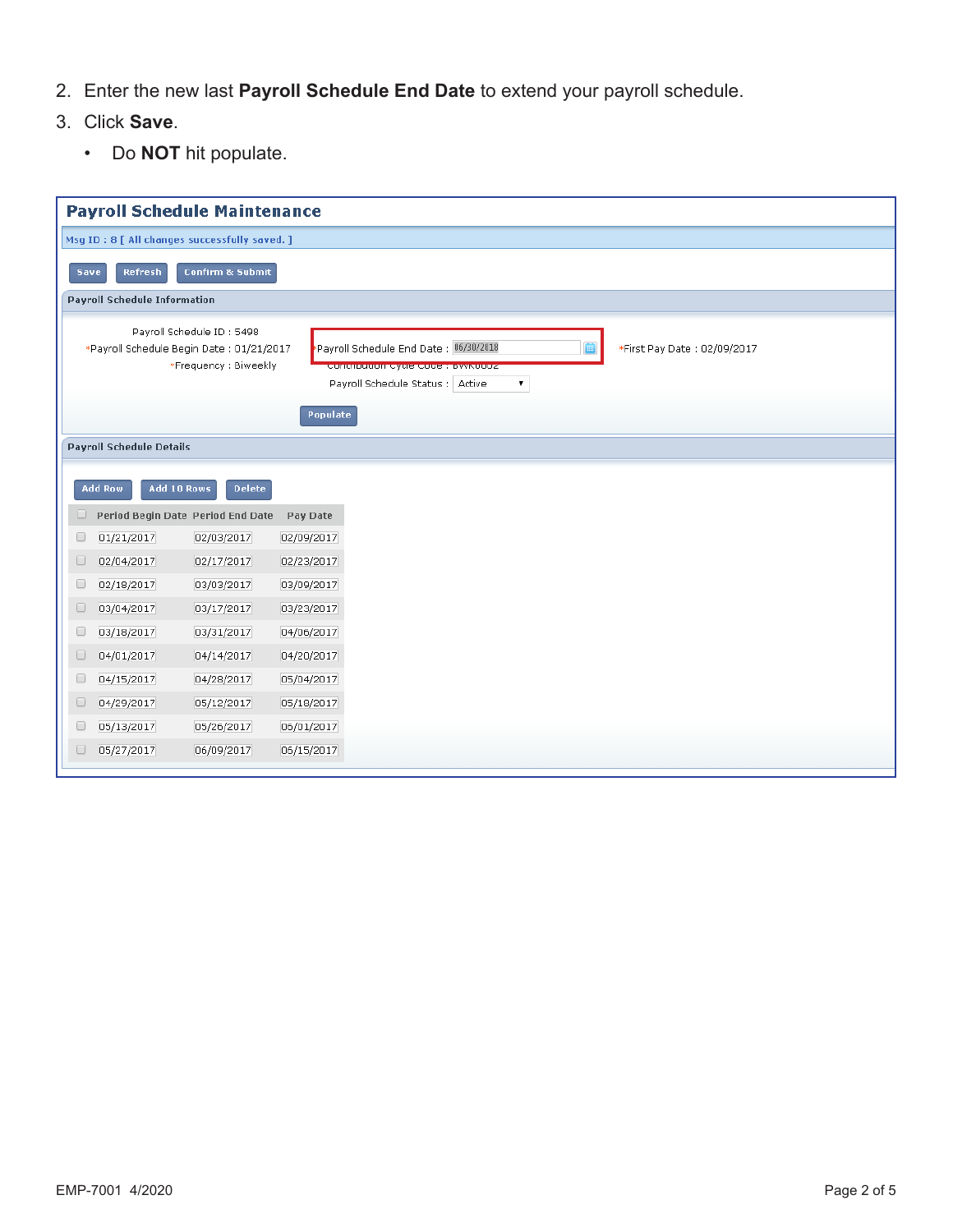Once the Payroll Schedule End Date has been extended and the user has clicked Save, a row will need to be added to create the three-week pay cycle.

- 4. In the **Payroll Schedule Details** panel, click **Add Row.**
- 5. Enter in the dates for the three-week pay cycle.
- 6. Click **Save.**
- 7. Click **Populate.**

| <b>Payroll Schedule Maintenance</b>                                                                                                                                                                                                                                   |                        |            |                                                     |  |  |  |  |  |
|-----------------------------------------------------------------------------------------------------------------------------------------------------------------------------------------------------------------------------------------------------------------------|------------------------|------------|-----------------------------------------------------|--|--|--|--|--|
| [ New row added to the grid. ]                                                                                                                                                                                                                                        |                        |            |                                                     |  |  |  |  |  |
| Refresh<br><b>Confirm &amp; Submit</b><br><b>Save</b>                                                                                                                                                                                                                 |                        |            |                                                     |  |  |  |  |  |
| <b>Payroll Schedule Information</b>                                                                                                                                                                                                                                   |                        |            |                                                     |  |  |  |  |  |
| Payroll Schedule ID: 5498<br>*Payroll Schedule End Date : 06/30/2018<br>*Payroll Schedule Begin Date: 01/21/2017<br>圇<br>*First Pay Date: 02/09/2017<br>*Frequency: Biweekly<br>Contribution Cycle Code: BWK0002<br>Payroll Schedule Status : Active<br>▼<br>Populate |                        |            |                                                     |  |  |  |  |  |
|                                                                                                                                                                                                                                                                       |                        |            |                                                     |  |  |  |  |  |
| <b>Payroll Schedule Details</b>                                                                                                                                                                                                                                       |                        |            |                                                     |  |  |  |  |  |
| Add 10 Rows<br><b>Add Row</b>                                                                                                                                                                                                                                         | <b>Delete</b>          |            |                                                     |  |  |  |  |  |
| 0<br><b>Period Begin Date</b>                                                                                                                                                                                                                                         | <b>Period End Date</b> | Pay Date   |                                                     |  |  |  |  |  |
| $\Box$<br>01/21/2017                                                                                                                                                                                                                                                  | 02/03/2017             | 02/09/2017 |                                                     |  |  |  |  |  |
| $\Box$<br>02/04/2017                                                                                                                                                                                                                                                  | 02/17/2017             | 02/23/2017 |                                                     |  |  |  |  |  |
| 02/18/2017<br>O                                                                                                                                                                                                                                                       | 03/03/2017             | 03/09/2017 |                                                     |  |  |  |  |  |
| 03/04/2017<br>u                                                                                                                                                                                                                                                       | 03/17/2017             | 03/23/2017 |                                                     |  |  |  |  |  |
| 0<br>03/18/2017                                                                                                                                                                                                                                                       | 03/31/2017             | 04/06/2017 |                                                     |  |  |  |  |  |
| 04/01/2017<br>O                                                                                                                                                                                                                                                       | 04/14/2017             | 04/20/2017 |                                                     |  |  |  |  |  |
| 04/15/2017<br>O                                                                                                                                                                                                                                                       | 04/28/2017             | 05/04/2017 |                                                     |  |  |  |  |  |
| 04/29/2017<br>O                                                                                                                                                                                                                                                       | 05/12/2017             | 05/18/2017 |                                                     |  |  |  |  |  |
| O<br>05/13/2017                                                                                                                                                                                                                                                       | 05/26/2017             | 06/01/2017 |                                                     |  |  |  |  |  |
| 05/27/2017<br>$\Box$                                                                                                                                                                                                                                                  | 06/09/2017             | 06/15/2017 |                                                     |  |  |  |  |  |
| 06/10/2017<br>O                                                                                                                                                                                                                                                       | 06/30/2017             | 07/06/2017 | Enter the three-week pay<br>cycle into the new row. |  |  |  |  |  |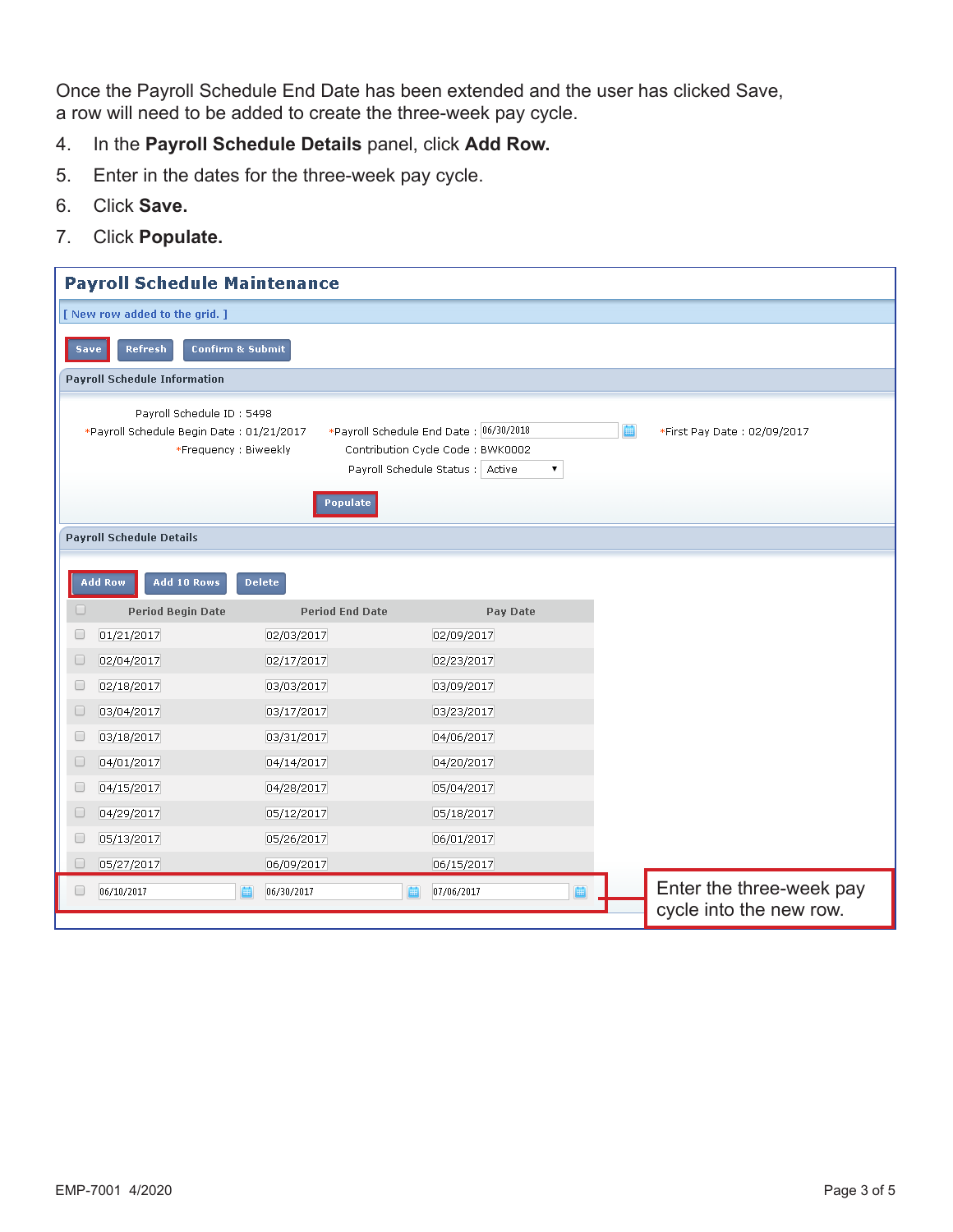When the user clicks Populate, the remaining portion of the biweekly schedule will populate from the three-week cycle that was entered.

|                                               | <b>Payroll Schedule Maintenance</b> |                                                                           |  |                                            |  |  |  |  |
|-----------------------------------------------|-------------------------------------|---------------------------------------------------------------------------|--|--------------------------------------------|--|--|--|--|
| Msg ID: 8 [ All changes successfully saved. ] |                                     |                                                                           |  |                                            |  |  |  |  |
| Confirm & Submit<br><b>Refresh</b><br>Save    |                                     |                                                                           |  |                                            |  |  |  |  |
| <b>Payroll Schedule Information</b>           |                                     |                                                                           |  |                                            |  |  |  |  |
|                                               |                                     |                                                                           |  |                                            |  |  |  |  |
|                                               | Payroll Schedule ID: 5498           |                                                                           |  |                                            |  |  |  |  |
| *Payroll Schedule Begin Date: 01/21/2017      |                                     | *Payroll Schedule End Date : 06/30/2018                                   |  | *First Pay Date: 02/09/2017                |  |  |  |  |
| *Frequency: Biweekly                          |                                     | Contribution Cycle Code: BWK0002<br>Payroll Schedule Status : Active<br>▼ |  |                                            |  |  |  |  |
|                                               |                                     |                                                                           |  |                                            |  |  |  |  |
|                                               | Populate                            |                                                                           |  |                                            |  |  |  |  |
| <b>Payroll Schedule Details</b>               |                                     |                                                                           |  |                                            |  |  |  |  |
|                                               |                                     |                                                                           |  |                                            |  |  |  |  |
| Add 10 Rows<br><b>Add Row</b>                 | <b>Delete</b>                       |                                                                           |  |                                            |  |  |  |  |
| $1 \mid 2$                                    |                                     |                                                                           |  |                                            |  |  |  |  |
| <b>Period Begin Date</b><br>u                 | <b>Period End Date</b>              | Pay Date                                                                  |  |                                            |  |  |  |  |
| 01/21/2017                                    | 02/03/2017                          | 02/09/2017                                                                |  |                                            |  |  |  |  |
| 02/04/2017                                    | 02/17/2017                          | 02/23/2017                                                                |  |                                            |  |  |  |  |
| 02/18/2017                                    | 03/03/2017                          | 03/09/2017                                                                |  |                                            |  |  |  |  |
| 03/04/2017<br>u                               | 03/17/2017                          | 03/23/2017                                                                |  |                                            |  |  |  |  |
| u<br>03/18/2017                               | 03/31/2017                          | 04/06/2017                                                                |  |                                            |  |  |  |  |
| 04/01/2017                                    | 04/14/2017                          | 04/20/2017                                                                |  |                                            |  |  |  |  |
| 04/15/2017                                    | 04/28/2017                          | 05/04/2017                                                                |  |                                            |  |  |  |  |
| 04/29/2017                                    | 05/12/2017                          | 05/18/2017                                                                |  |                                            |  |  |  |  |
| 05/13/2017                                    | 05/26/2017                          | 06/01/2017                                                                |  |                                            |  |  |  |  |
| 05/27/2017                                    | 06/09/2017                          | 06/15/2017                                                                |  | The remaining portion                      |  |  |  |  |
| 06/10/2017                                    | 06/30/2017                          | 07/06/2017                                                                |  | of the schedule will                       |  |  |  |  |
| O<br>07/01/2017<br>画                          | 07/14/2017                          | 07/20/2017<br>画                                                           |  | populate from the<br>three-week cycle that |  |  |  |  |
| 07/15/2017<br>□                               | 07/28/2017                          | 08/03/2017<br>崮                                                           |  | was entered manually                       |  |  |  |  |
| $\Box$<br>07/29/2017<br>圁                     | 08/11/2017<br>圖                     | 08/17/2017<br>画                                                           |  | by the user.                               |  |  |  |  |